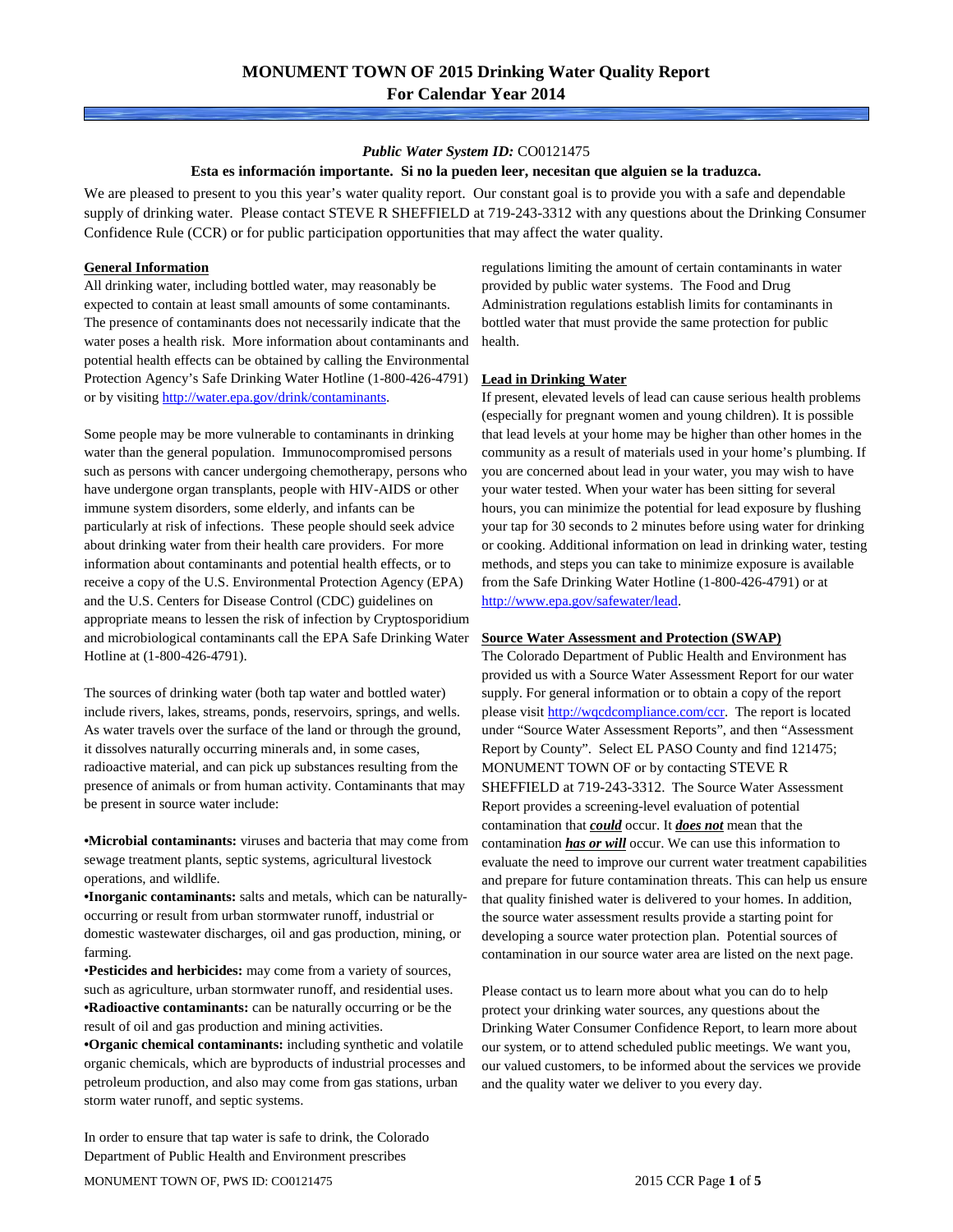## **Our Water Sources**

| <b>Source</b>        | <b>Source Type</b> | <b>Water Type</b> | <b>Potential Source(s) of Contamination</b>                       |
|----------------------|--------------------|-------------------|-------------------------------------------------------------------|
| WELL NO 9            | Well               | Groundwater       | Aboveground, Underground and Leaking<br><b>Storage Tank Sites</b> |
| WELL NO 6            | Well               | Groundwater       | Commercial/Industrial/Transportation                              |
| WELL NO 1            | Well               | Groundwater       | Low Intensity Residential                                         |
| WELL NO <sub>2</sub> | Well               | Groundwater       | <b>Urban Recreational Grasses</b>                                 |
| WELL NO <sub>3</sub> | Well               | Groundwater       | Row Crops                                                         |
| WELL NO <sub>4</sub> | Well               | Groundwater       | Pasture/Hay                                                       |
| WELL NO 5            | Well               | Groundwater       | Fallow                                                            |
| WELL NO 7            | Well               | Groundwater       | Deciduous/Evergreen Forest                                        |
| WELL NO <sub>8</sub> | Well               | Groundwater       | Septic Systems                                                    |

## **Terms and Abbreviations**

- **Maximum Contaminant Level (MCL)** − The highest level of a contaminant allowed in drinking water.
- **Treatment Technique (TT)**  $A$  required process intended to reduce the level of a contaminant in drinking water.
- **Action Level (AL)** − The concentration of a contaminant which, if exceeded, triggers treatment and other regulatory requirements.
- **Maximum Residual Disinfectant Level (MRDL)** − The highest level of a disinfectant allowed in drinking water. There is convincing evidence that addition of a disinfectant is necessary for control of microbial contaminants.
- **Maximum Contaminant Level Goal (MCLG)** − The level of a contaminant in drinking water below which there is no known or expected risk to health. MCLGs allow for a margin of safety.
- **Maximum Residual Disinfectant Level Goal (MRDLG)** − The level of a drinking water disinfectant, below which there is no known or expected risk to health. MRDLGs do not reflect the benefits of the use of disinfectants to control microbial contaminants.
- **Violation (No Abbreviation)** − Failure to meet a Colorado Primary Drinking Water Regulation.
- **Formal Enforcement Action (No Abbreviation)** − Escalated action taken by the State (due to the risk to public health, or number or severity of violations) to bring a non-compliant water system back into compliance.
- **Variance and Exemptions (V/E)** − Department permission not to meet a MCL or treatment technique under certain conditions.
- **Gross Alpha (No Abbreviation)** − Gross alpha particle activity compliance value. It includes radium-226, but excludes radon 222, and uranium.
- **Picocuries per liter (pCi/L)** − Measure of the radioactivity in water.
- **Nephelometric Turbidity Unit (NTU)** − Measure of the clarity or cloudiness of water. Turbidity in excess of 5 NTU is just noticeable to the typical person.
- **Compliance Value (No Abbreviation)** Single or calculated value used to determine if regulatory contaminant level (e.g. MCL) is met. Examples of calculated values are the  $90<sup>th</sup>$  Percentile, Running Annual Average (RAA) and Locational Running Annual Average (LRAA).
- **Average (x-bar)** − Typical value.
- **Range (R)**  $-$  Lowest value to the highest value.
- **Sample Size (n)** − Number or count of values (i.e. number of water samples collected).
- **Parts per million = Milligrams per liter (ppm = mg/L)** − One part per million corresponds to one minute in two years or a single penny in \$10,000.
- **Parts per billion = Micrograms per liter (ppb = ug/L)** − One part per billion corresponds to one minute in 2,000 years, or a single penny in \$10,000,000.
- **Not Applicable (N/A)** Does not apply or not available.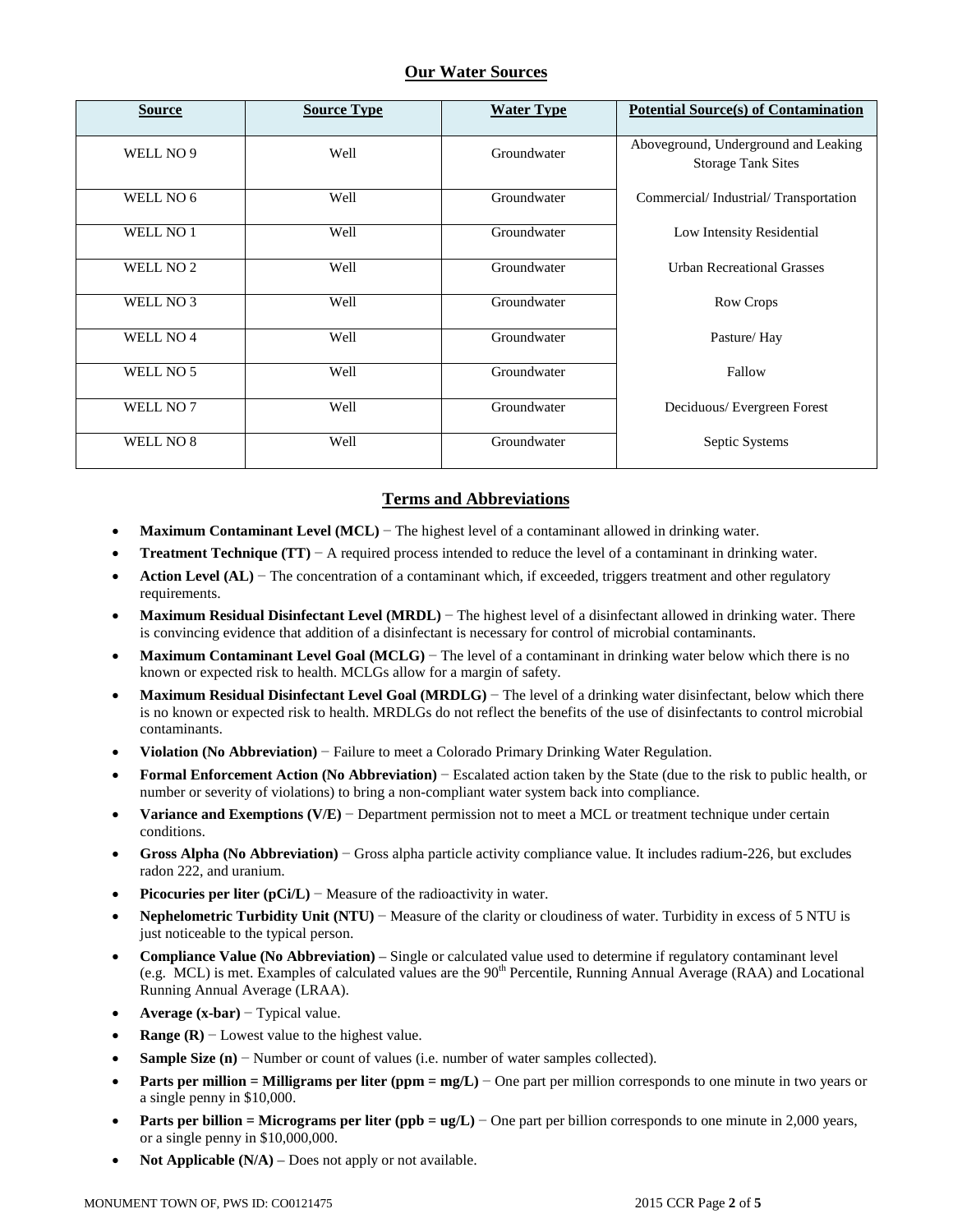### **Detected Contaminants**

MONUMENT TOWN OF routinely monitors for contaminants in your drinking water according to Federal and State laws. The following table(s) show all detections found in the period of January 1 to December 31, 2014 unless otherwise noted. The State of Colorado requires us to monitor for certain contaminants less than once per year because the concentrations of these contaminants are not expected to vary significantly from year to year, or the system is not considered vulnerable to this type of contamination. Therefore, some of our data, though representative, may be more than one year old. Violations and Formal Enforcement Actions, if any, are reported in the next section of this report.

**Note:** Only detected contaminants sampled within the last 5 years appear in this report. If no tables appear in this section then no contaminants were detected in the last round of monitoring.

| Lead and Copper Sampled in the Distribution System |                                |                                       |                              |                           |                                      |                                              |                                                           |                                                                               |  |
|----------------------------------------------------|--------------------------------|---------------------------------------|------------------------------|---------------------------|--------------------------------------|----------------------------------------------|-----------------------------------------------------------|-------------------------------------------------------------------------------|--|
| Contaminant<br><b>Name</b>                         | <b>Time</b><br>Period          | 90 <sup>th</sup><br><b>Percentile</b> | <b>Sample</b><br><b>Size</b> | Unit of<br><b>Measure</b> | $90^{\text{th}}$<br>Percentile<br>AL | <b>Sample</b><br><b>Sites</b><br>Above<br>AL | 90 <sup>th</sup><br>Percentile<br>AL<br><b>Exceedance</b> | <b>Typical Sources</b>                                                        |  |
| Copper                                             | 08/14/2014<br>to<br>08/15/2014 | 0.21                                  | 10                           | ppm                       | 1.3                                  |                                              | N <sub>0</sub>                                            | Corrosion of<br>household plumbing<br>systems; Erosion of<br>natural deposits |  |
| Lead                                               | 08/14/2014<br>to<br>08/15/2014 | 3                                     | 10                           | ppb                       | 15                                   |                                              | N <sub>0</sub>                                            | Corrosion of<br>household plumbing<br>systems; Erosion of<br>natural deposits |  |

| Disinfection Byproducts Sampled in the Distribution System |      |         |                       |                              |                           |            |             |                                              |                                |                                                          |  |
|------------------------------------------------------------|------|---------|-----------------------|------------------------------|---------------------------|------------|-------------|----------------------------------------------|--------------------------------|----------------------------------------------------------|--|
| <b>Name</b>                                                | Year | Average | Range<br>$Low - High$ | <b>Sample</b><br><b>Size</b> | Unit of<br><b>Measure</b> | <b>MCL</b> | <b>MCLG</b> | <b>Highest</b><br>Compliance<br><b>Value</b> | <b>MCL</b><br><b>Violation</b> | <b>Typical</b><br><b>Sources</b>                         |  |
| Total<br>Haloacetic<br>Acids<br>(HAA5)                     | 2014 | 2.48    | 2.48 to 2.48          |                              | ppb                       | 60         | N/A         |                                              | No                             | <b>Byproduct</b><br>of drinking<br>water<br>disinfection |  |
| Total<br>Trihalome<br>thanes<br>(TTHM)                     | 2014 | 0.5     | $0.5 \text{ to } 0.5$ |                              | ppb                       | 80         | N/A         |                                              | N <sub>0</sub>                 | Byproduct<br>of drinking<br>water<br>disinfection        |  |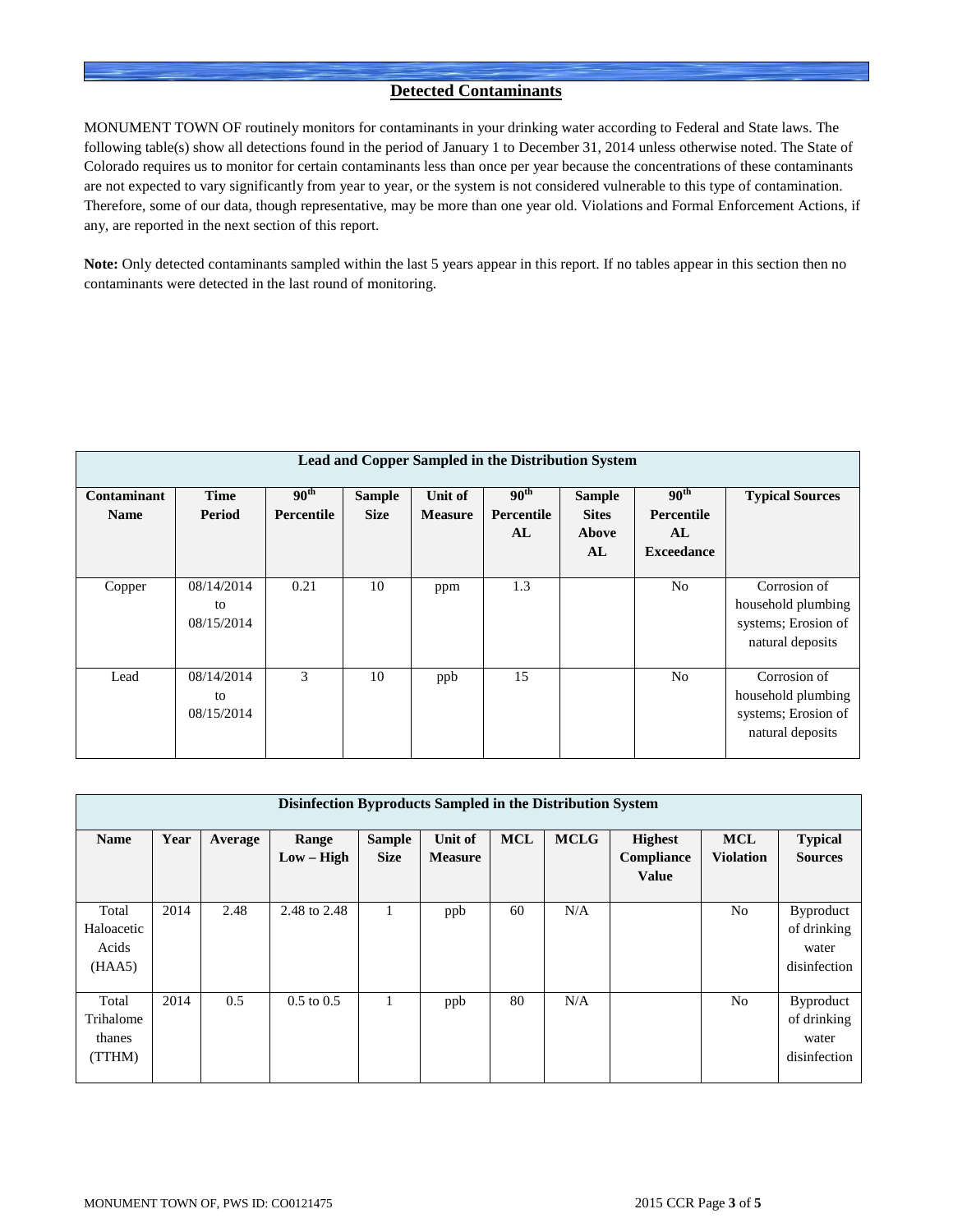| Radionuclides Sampled at the Entry Point to the Distribution System |      |         |                       |                              |                           |            |             |                                |                                |  |
|---------------------------------------------------------------------|------|---------|-----------------------|------------------------------|---------------------------|------------|-------------|--------------------------------|--------------------------------|--|
| Contaminant<br><b>Name</b>                                          | Year | Average | Range<br>$Low - High$ | <b>Sample</b><br><b>Size</b> | Unit of<br><b>Measure</b> | <b>MCL</b> | <b>MCLG</b> | <b>MCL</b><br><b>Violation</b> | <b>Typical Sources</b>         |  |
| Gross Alpha                                                         | 2014 | 1.63    | $0.8 \text{ to } 3.1$ | 3                            | pCi/L                     | 15         | $\Omega$    | N <sub>o</sub>                 | Erosion of<br>natural deposits |  |
| Combined<br>Radium                                                  | 2014 | 2.27    | 1.3 to 3.5            | 3                            | pCi/L                     | 5          | $\Omega$    | N <sub>o</sub>                 | Erosion of<br>natural deposits |  |
| Combined<br>Uranium                                                 | 2014 | 1.3     | $0$ to $2.8$          | 3                            | ppb                       | 30         | $\theta$    | N <sub>o</sub>                 | Erosion of<br>natural deposits |  |

|                            | Inorganic Contaminants Sampled at the Entry Point to the Distribution System |         |                       |                              |                           |                |                |                                |                                                                                                                                                |  |  |
|----------------------------|------------------------------------------------------------------------------|---------|-----------------------|------------------------------|---------------------------|----------------|----------------|--------------------------------|------------------------------------------------------------------------------------------------------------------------------------------------|--|--|
| Contaminant<br><b>Name</b> | Year                                                                         | Average | Range<br>$Low - High$ | <b>Sample</b><br><b>Size</b> | Unit of<br><b>Measure</b> | <b>MCL</b>     | <b>MCLG</b>    | <b>MCL</b><br><b>Violation</b> | <b>Typical Sources</b>                                                                                                                         |  |  |
| Barium                     | 2014                                                                         | 0.07    | $0.05$ to $0.1$       | $\overline{3}$               | ppm                       | $\overline{2}$ | $\overline{2}$ | N <sub>o</sub>                 | Discharge of<br>drilling wastes;<br>discharge from<br>metal refineries;<br>erosion of natural<br>deposits                                      |  |  |
| Chromium                   | 2014                                                                         | 0.67    | $0$ to $1$            | $\overline{3}$               | ppb                       | 100            | 100            | $\overline{No}$                | Discharge from<br>steel and pulp<br>mills; erosion of<br>natural deposits                                                                      |  |  |
| Fluoride                   | 2014                                                                         | 1.06    | $0.75$ to 1.65        | $\overline{3}$               | ppm                       | $\overline{4}$ | $\overline{4}$ | $\overline{No}$                | Erosion of natural<br>deposits; water<br>additive which<br>promotes strong<br>teeth; discharge<br>from fertilizer and<br>aluminum<br>factories |  |  |
| Nitrate                    | 2014                                                                         | 0.07    | $0$ to $0.2$          | $6\,$                        | ppm                       | 10             | 10             | $\rm No$                       | Runoff from<br>fertilizer use;<br>leaching from<br>septic tanks,<br>sewage; erosion of<br>natural deposits                                     |  |  |
| Nitrite                    | 2011                                                                         | 0.13    | $0$ to $0.2$          | $\overline{4}$               | ppm                       | $\mathbf{1}$   | $\mathbf{1}$   | N <sub>o</sub>                 | Runoff from<br>fertilizer use;<br>leaching from<br>septic tanks,                                                                               |  |  |